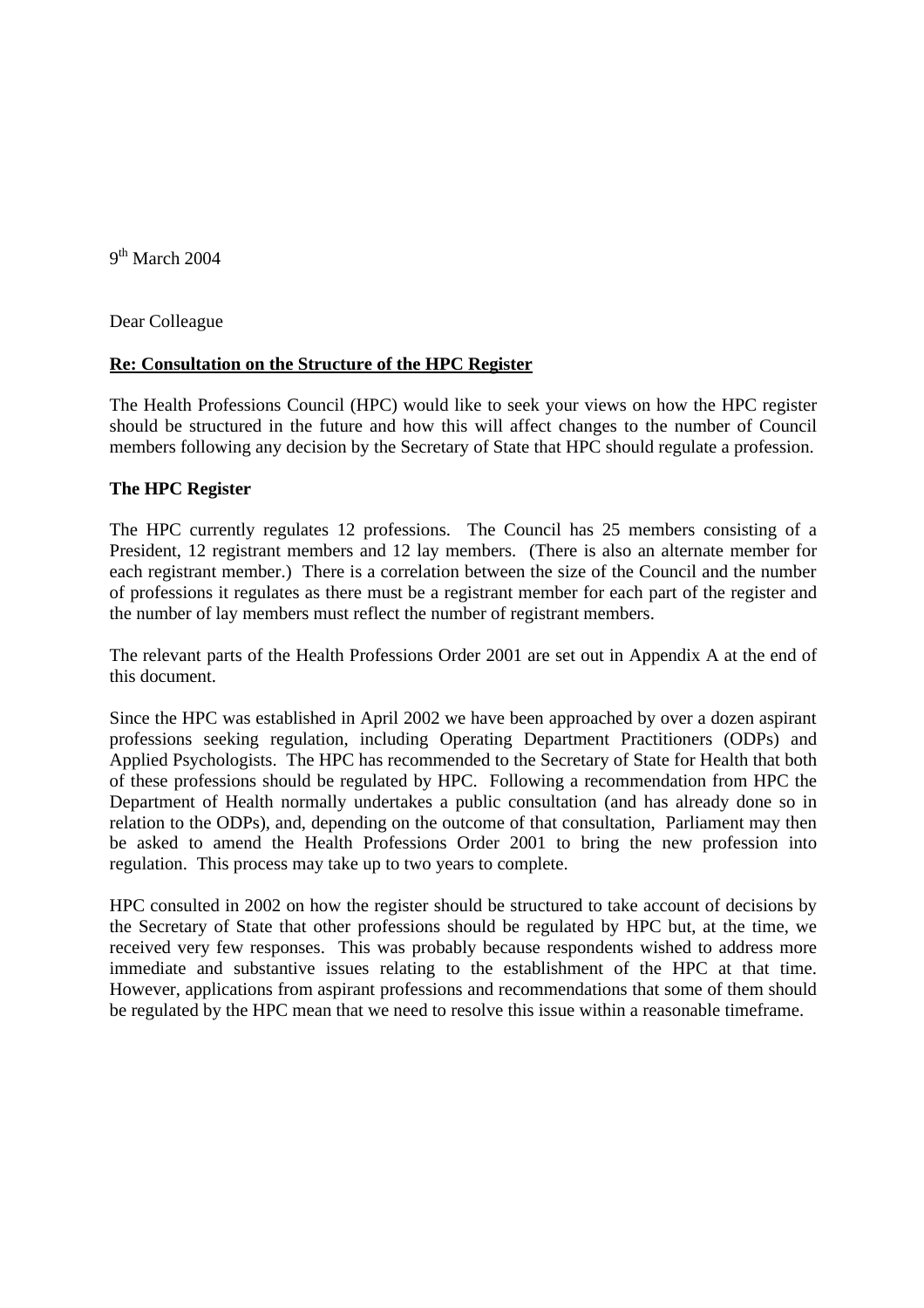The Council has given initial consideration to the following options for the future structure of the HPC register:

### **Option One:**

## **The regulation of a new profession by the HPC should always result in the creation of a new part of the register and the number of Council members increasing by two**.

This option was rejected because if the size of the Council was to be increased beyond approximately 30 members it would likely to lead to a reduction in the quality of decision making, make the Council far less strategic and impede effective corporate governance.

In addition, some of the aspirant professions may be very small, possibly with less than 250 potential registrants. Whilst HPC policy is that the small size of a profession should not, of itself, be a barrier to regulation, the Council does not believe that it would be equitable for very small professions to have a disproportionate representation on the Council.

### **Option Two:**

## **The number of registrant members of Council should not directly correlate to the number of parts of the register or the number of specific professions.**

The registrant members of the Council could be drawn from professions grouped together on the basis that they undertake similar work or deliver similar treatments. For example, these could be: diagnostic practitioners, scientists, technologists and therapists.

While this radical option had merit in reducing the size of the Council it would require a complete redrafting of the legislation governing the HPC and therefore was rejected as impractical.

# **Option Three: Gradual evolution of the structure of the register and the number of members of Council.**

Each time it is agreed that an aspirant profession is to be regulated by the HPC, parts of the register should be added, combined, closed or sub-divided.

To aid consideration of this option a number of theoretical examples follow.

**PLEASE NOTE: These theoretical examples do not represent decisions which the Council has made and should not be treated as such. They are included here only for the purpose of assisting the consultation process.**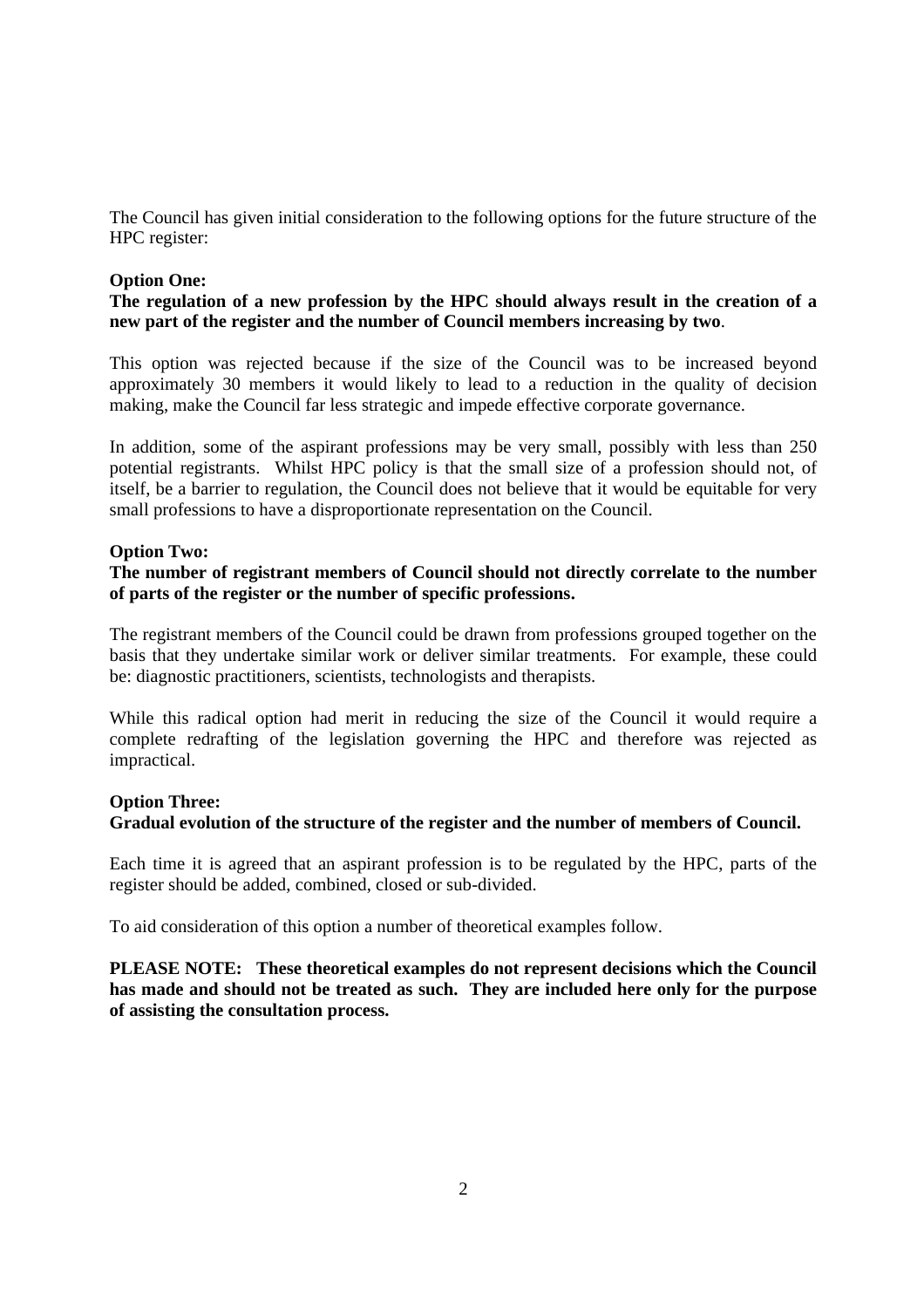The examples are:

- If regulated by HPC, dance movement therapists could be registered in a subsection of the arts therapist part of the register. There would be no increase in the number of Council members.
- If regulated by HPC, sonographers could be registered in a subsection of the radiographer part of the register. There would be no increase in the number of Council members.
- A new part of the register could be opened for healthcare scientists. The parts of the register for biomedical scientists and clinical scientists would then be closed. New subsections of the register would be created to reflect those two professions and other healthcare science disciplines, for example technologists, biomedical and physiological. The number of Council members would be reduced by two.
- A new part of the register could be opened for perioperative practitioners. This could encompass paramedics, ODPs, and clinical perfusionists. The number of Council members would rise by two if the ODPs are added to the HPC register as a new part and then fall by two if the paramedic and ODP parts of the register were subsequently amalgamated into this new part.
- If HPC regulated nutritionists, the dietitian part of the register could include both dietitians and nutritionists. There would be no increase in the number of Council members.
- If HPC regulated sports therapists they could be added to the physiotherapist part of the register as a subsection, with the part renamed as physiotherapists and sports therapists. There would be no increase in the number of Council members.
- If regulated by HPC, psychotherapists could be included in a new part of the register but that part could subsequently include all those in the existing art therapist part and new groups such as healthcare chaplains. Overall, there would be no increase in the number of Council members.

This is the Council's preferred option as it provides a flexible mechanism for ensuring that HPC remains an effective regulator whilst allowing decisions about the structure of the register and thus the Council to be made taking account of the circumstances arising from a profession being brought into regulation.

## **Regulatory Impact Assessment**

A Regulatory Impact Assessment will be published once the Health Professions Council reaches a conclusion on how to structure the Register.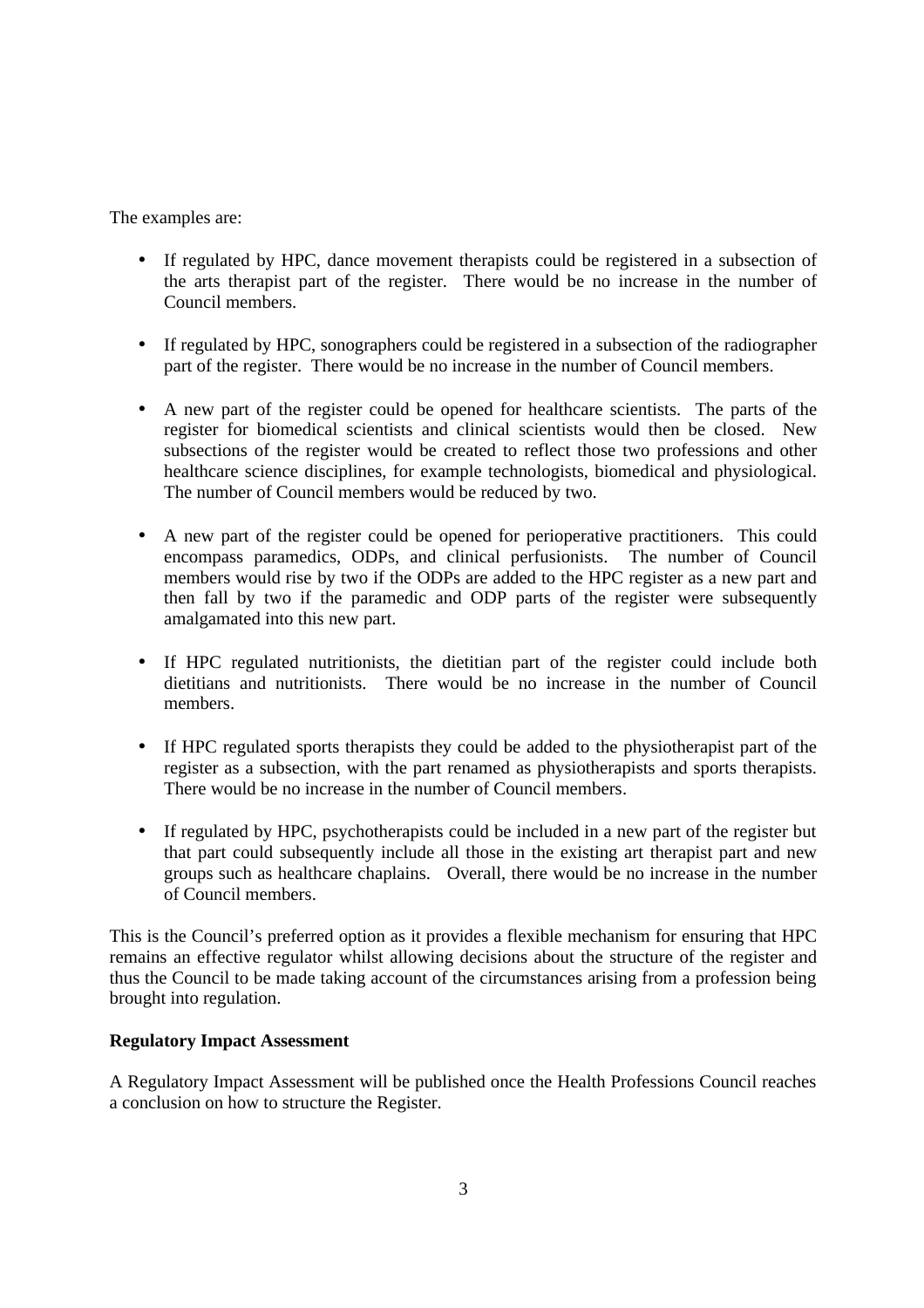### **Regulation of supervised practitioners**

Currently, the professions regulated by HPC are autonomous practitioners who are generally not supervised in their day to day work. A number of other UK healthcare regulators are now extending their remit to regulate supervised practitioners. The Council has decided that the possibility of extending regulation to supervised practitioners should be considered only once it has resolved the issues surrounding how the HPC register should be structured and its impact on the number of Council members following a decision by the Secretary of State to regulate a profession.

To assist the Council in reaching a definitive position, we would welcome your comments on how the register should be structured in the future. In particular:

- 1. **What are your views on the Council's conclusion that regulation of a new profession by the HPC should not always result in the number of Council members increasing by two**?
- 2. **What are your views on the Council's conclusion that ending the link between the number of Council members and the number of parts of the register would be impractical?**
- 3. **What are your views on the Council's conclusion that the structure of the register and the number of members of Council should evolve as new professions become regulated by the HPC?**
- 4. **Assuming that the Council adopts the option of gradual evolution, what principles or criteria do you believe the Council should use to structure the register?**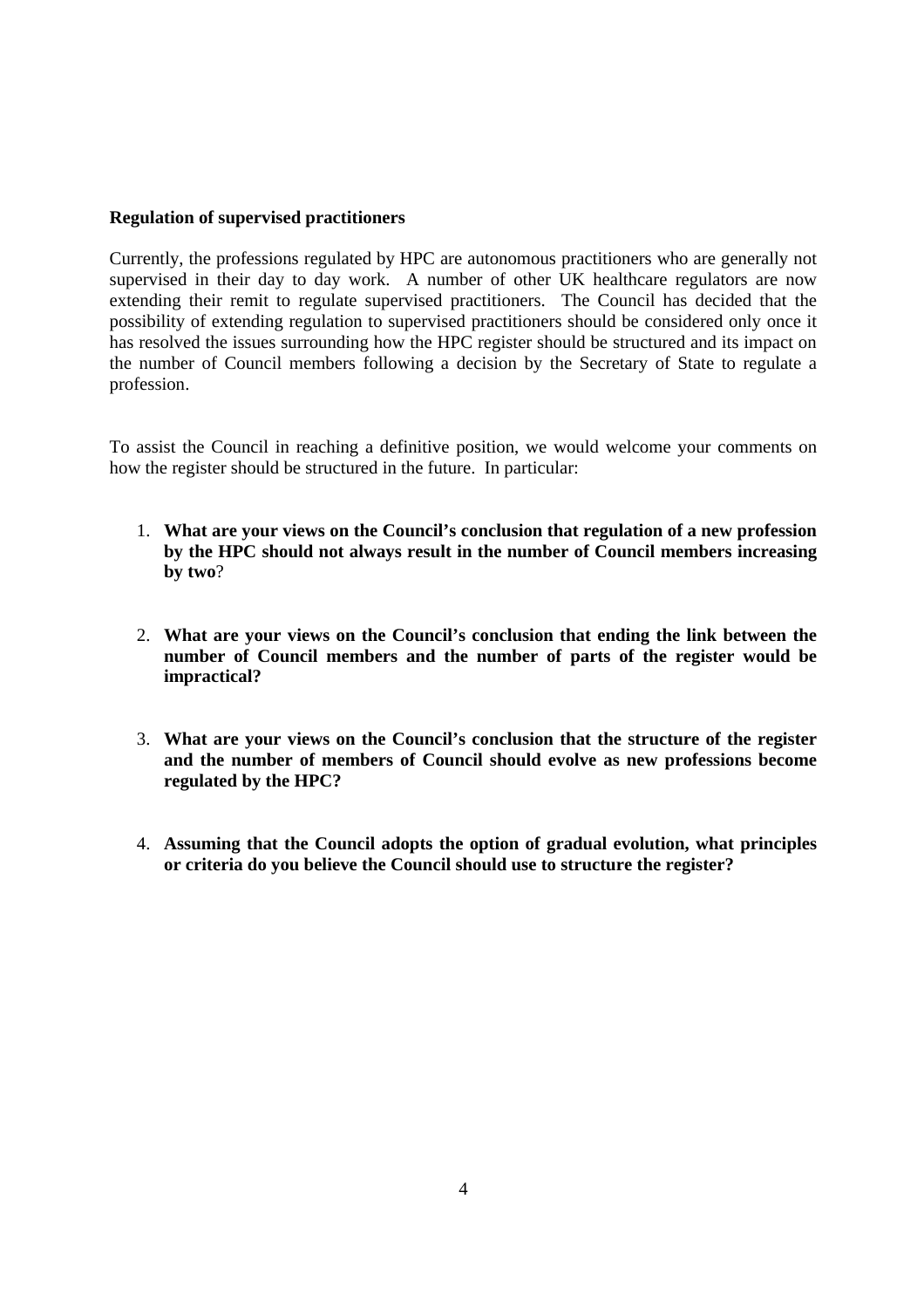### **Consultation Process**

The Council is conducting a three month consultation concluding on  $1<sup>st</sup>$  June 2004. This will put the Council's proposals before a wide range of stakeholders including bodies representing currently regulated professionals, aspirant professions, other professional bodies, and government departments.

All interested parties are invited to give their views and to respond to this consultation document, further copies of which can be obtained from the Council website at www.hpc-uk.org. Your response may be made public, but if you prefer it not to be attributed please make this clear when replying.

Following the consultation period all written responses will be analysed and the Council will publish a document summarising the views it received. The target date for this is July 2004.

The decision of the Council will be published in August 2004.

If you have any questions about the process please email HPC at consultonregister@hpc-uk.org or contact:

HPC Consultation (Structure of Register) Health Professions Council Park House 184 Kennington Park Road London SE11 4BU United Kingdom Telephone: +44 (0)20 7840 9701 Fax: +44 (0)20 7820 9684 Email: consultonregister@hpc-uk.org

Yours sincerely

**Marc Seale Chief Executive and Registrar**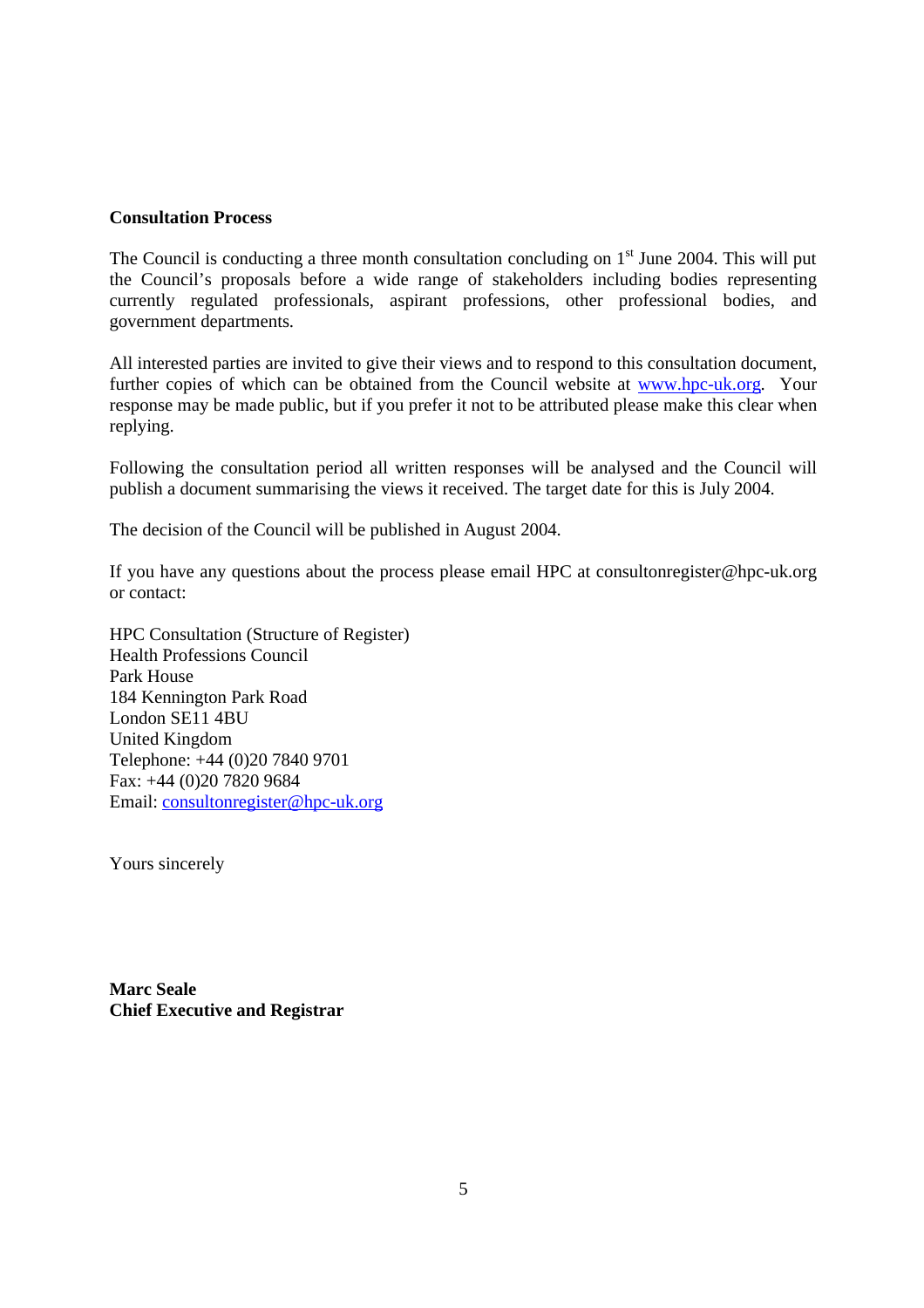## APPENDIX A

### **Relevant provisions of the Health Professions Order 2001**

#### **Article 3 (17)**

"The Council may-

(a) make recommendations to the Secretary of State concerning any profession which in its opinion should be regulated pursuant to section 60(1)(b) of the Health Act 1999;..."

#### **Article 6 (1)**

"The register shall be divided into such parts as the Privy Council may by order determine, on a proposal by the Council or otherwise..."

#### **Number of Council Members**

#### **Schedule 1, Paragraph 2(2)(b)**

"at least one registrant member and one alternate member shall be appointed from each part of the register and the number of members shall be equal;"

## **Schedule 1, Paragraph 5**

"On a proposal from the Council or otherwise the Privy Council may by order vary the size or composition of the Council,..."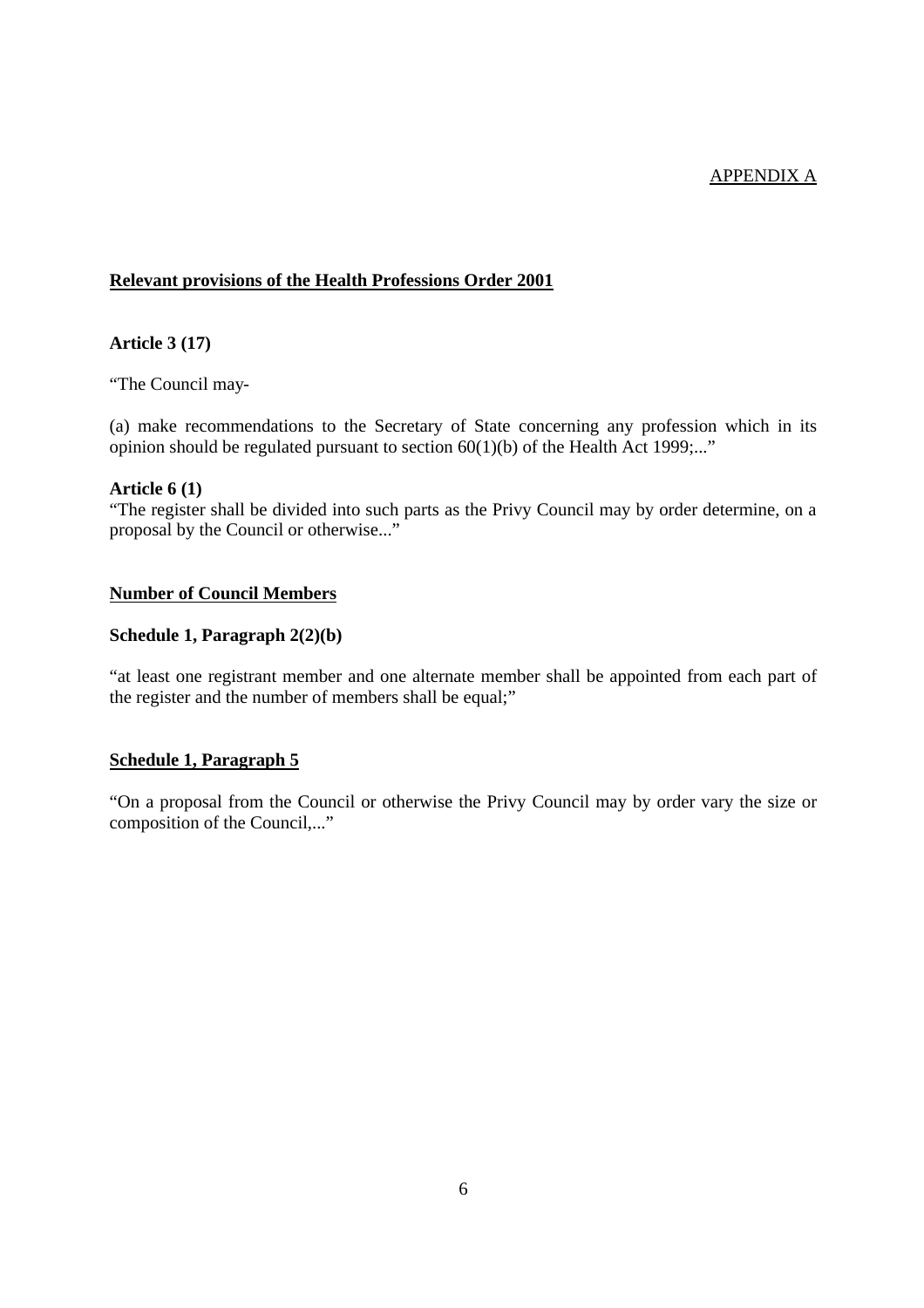#### APPENDIX B

## **List of those being consulted**

Allied Health Professions Federation Ambulance Service Association Artists in Mental Health Association for Dance Movement Therapy UK Association of Child Psychotherapists Association of Clinical Scientists Association of Operating Department Practitioners Association of Osteomyologists Association of Professional Music Therapists British Association for Behavioural & Cognitive Psychotherapies British Association for Counselling & Psychotherapy British Association for Sports Rehabilitators & Trainers British Association for Tissue Banking British Association of Art Therapists British Association of Dramatherapists British Association of Play Therapists British Association of Prosthetists & Orthotists British Chiropody & Podiatry Association British Confederation of Psychotherapists British Dietetic Association British Medical Ultrasound Society British Orthoptic Society British Paramedic Association British Psychological Society British Society of Echocardiography British Toxicology Society Chartered Society of Physiotherapy College of Occupational Therapists Council for the Regulation of Healthcare Professionals Craniosacral Therapy Association Department of Health Department of Health, Social Services & Public Safety (Northern Ireland) Federation of Holistic Therapists Hospital Play Staff Education Trust Institute for Arts in Therapy & Education Institute of Biology Institute of Biomedical Science Institute of Chiropodists & Podiatrists Institute of Maxillofacial Prosthetists & Technologists Institute of Medical Illustrators Institute of Physics & Engineering in Medicine National Assembly for Wales National Association of Hospital Play Staff